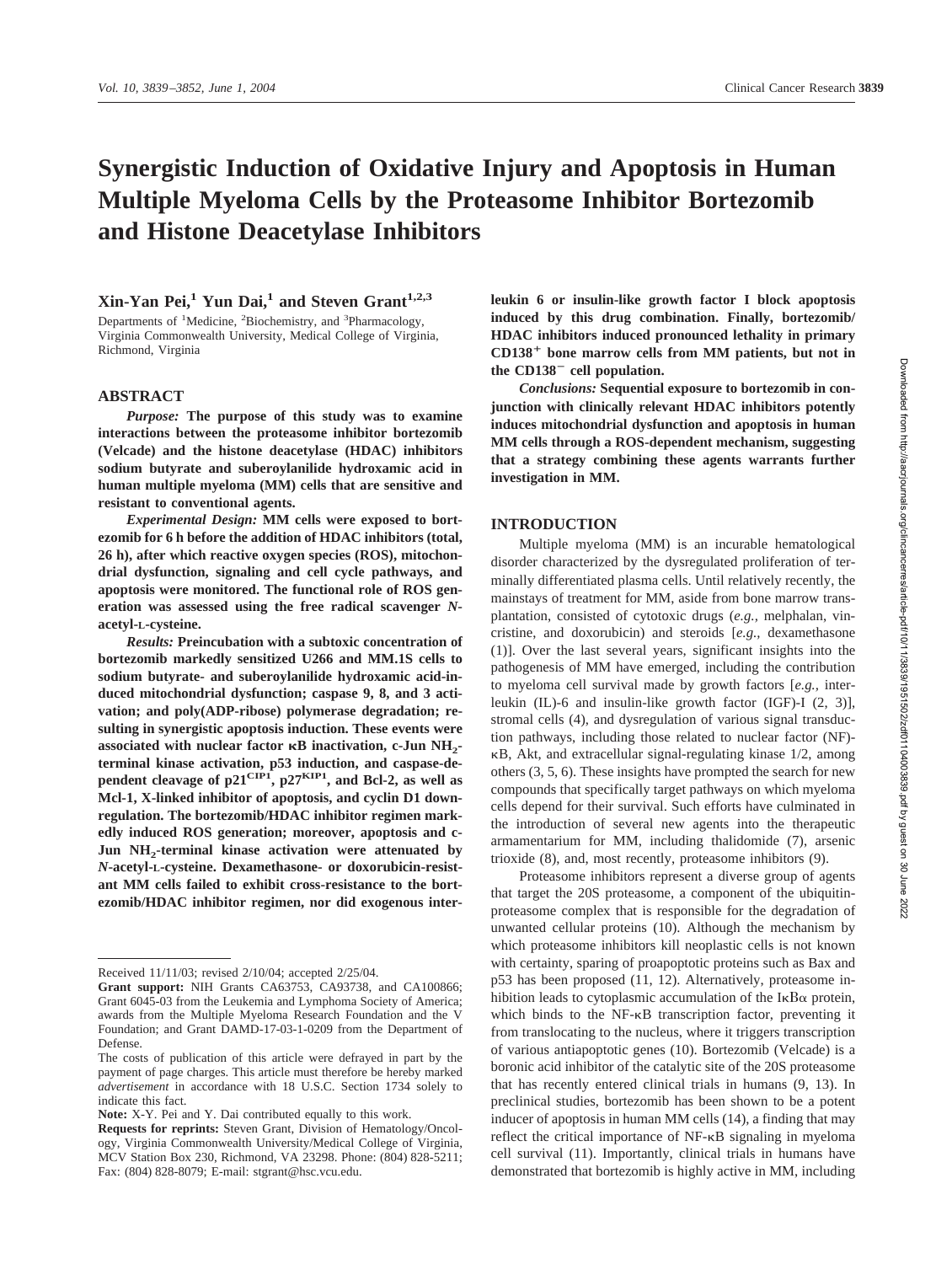that which occurs in patients who have become refractory to standard forms of therapy (9, 15).

Histone deacetylase (HDAC) inhibitors are compounds that inhibit HDACs, enzymes that, in conjunction with histone acetylases, regulate the acetylation state of histones and, by extension, the conformational status of chromatin (16). In general, HDAC inhibitors, by promoting histone acetylation, permit chromatin to assume a more relaxed state, thereby allowing transcription of genes involved in various cellular processes, including differentiation, particularly in malignant hematopoietic cells (17). However, when administered at higher concentrations, HDAC inhibitors induce apoptosis, a phenomenon that has been related to induction of oxidative injury (18, 19). Two such compounds are the short chain fatty acid sodium butyrate [NaB (20)] and suberoylanilide hydroxamic acid (SAHA), an agent that is currently undergoing clinical evaluation in patients with hematological malignancies (21). Recently, preclinical studies indicate that SAHA exhibits significant activity against MM cells *in vitro* (22), raising the possibility that HDAC inhibitors may have a role to play in myeloma treatment.

In an earlier study, coadministration of HDAC inhibitors with the proteasome inhibitor MG-132 was shown to induce a marked increase in mitochondrial injury and apoptosis in Y79 retinoblastoma cells (23). More recently, we have reported that bortezomib interacts synergistically with HDAC inhibitors to induce apoptosis in  $Bcr/Abl^+$  as well as  $Bcr/Abl^-$  acute leukemia cell types (24). Because of the established efficacy of bortezomib in MM (14, 15) and preliminary evidence of the preclinical activity of HDAC inhibitors in this disease (22), it would clearly be desirable to determine whether similar interaction might occur in myeloma cells. To address this issue, we have examined interactions between bortezomib and several HDAC inhibitors (*e.g.,* NaB and SAHA) in MM cell lines that are sensitive and resistant to established cytotoxic agents. Here we report that combined exposure of myeloma cells to bortezomib and HDAC inhibitors results in a synergistic increase in mitochondrial injury, caspase activation, and apoptosis in association with multiple perturbations in signal transduction pathways and through an antioxidant-sensitive but IL-6- and IGF-Iinsensitive process. Moreover, similar synergistic interactions occur in MM cells that are highly resistant to cytotoxic drugs such as doxorubicin as well as dexamethasone. Together, these findings suggest that a therapeutic strategy combining bortezomib and clinically relevant HDAC inhibitors warrants further examination in MM and related hematological malignancies.

#### **MATERIALS AND METHODS**

**Cells and Reagents.** The human MM cell lines U266 and RPMI8226 were purchased from American Type Culture Collection (Manassas, VA). The dexamethasone-sensitive (MM.1S) and dexamethasone-resistant (MM.1R) human MM cell lines were kindly provided by Dr Steven T. Rosen (Northwestern University, Chicago, IL; Ref. 25). Cells were maintained in RPMI 1640 containing 10% fetal bovine serum, 200 units/ml penicillin, 200  $\mu$ g/ml streptomycin, minimal essential vitamins, sodium pyruvate, and glutamine. Doxorubicin-resistant sublines (Dox40) of RPMI8226 cells were kindly provided by Dr William S. Dalton (University of South Florida, Tampa, FL; Ref. 26) and maintained in RPMI 1640 as described above containing 400 nM doxorubicin.

The specific proteasome inhibitor bortezomib (Velcade; formerly known as PS-341) was kindly provided by Millennium Pharmaceuticals Inc. (Cambridge, MA). The HDAC inhibitors SAHA and NaB were purchased from Calbiochem (San Diego, CA). These agents were dissolved in DMSO as a stock solution, stored at  $-80^{\circ}$ C, and subsequently diluted with serum-free RPMI 1640 before use. *N*-Acetyl-L-cysteine (L-NAC; Calbiochem) was prepared in sterile water immediately before use. Dexamethasone (Sigma, St. Louis, MO) was dissolved in DMSO, aliquoted, and stored at  $-20^{\circ}$ C. Recombinant human IL-6 and IGF-I were purchased from Sigma and R&D Systems (Minneapolis, MN) and rehydrated in PBS and 10 mM acetic acid (both of which contained 0.1% BSA, respectively), aliquoted, and stored at  $-80^{\circ}$ C. Caspase inhibitor t-butyloxycarbonyl-Asp(Ome)-fluoromethyl ketone (BOC-D-fmk) was provided by Enzyme System Products (Livermore, CA), dissolved in DMSO, and stored at 4°C. In all experiments, the final concentration of DMSO did not exceed 0.1%.

**Experimental Format.** All experiments were performed using logarithmically growing cells  $(4-6 \times 10^5 \text{ cells/ml})$ . Cell suspensions were placed in sterile Falcon tissue culture dishes (Becton Dickinson, Franklin Lakes, NJ) and pretreated with bortezomib for 6 h at 37°C. At the end of this period, either SAHA or NaB was added to the suspension without washing the cells free of bortezomib, and the dishes were placed in a 37°C,  $5\%$  CO<sub>2</sub> incubator for various intervals (generally 20 h). In some studies, cells were pretreated with L-NAC for 3 h before bortezomib. BOC-fmk, IL-6, or IGF-I was added concurrently with bortezomib. Alternatively, in some experiments, cells were simultaneously exposed to these agents (*e.g.,* for 26 h) or to the reverse sequence (*e.g.,* SAHA for 6 h, followed by the addition of bortezomib for 20 h). After drug treatment, cells were harvested and subjected to further analysis as described below.

**Assessment of Apoptosis.** The extent of apoptosis was evaluated by assessing Wright-Giemsa-stained cytospin slides under light microscopy and scoring the number of cells exhibiting classic morphological features of apoptosis. For each condition, 5–10 randomly selected fields/slide were evaluated, encompassing at least 800 cells. To confirm the results of morphological analysis, in some cases apoptosis was also evaluated by annexin V-FITC staining and flow cytometry, and cell viability was determined by trypan blue exclusion. Briefly,  $1 \times$ 106 cells were stained with annexin V-FITC (BD PharMingen, San Diego, CA) and 5  $\mu$ g/ml propidium iodide in 1 $\times$  binding buffer [10 mm HEPES/NaOH (pH 7.4), 140 mm NaOH, and 2.5  $mm$  CaCl<sub>2</sub>] for 15 min at room temperature in the dark. The samples were analyzed by flow cytometry within 1 h to determine the percentage of cells displaying annexin  $V^+$  (early apoptosis) or annexin  $V^+$ /propidium iodide<sup>+</sup> staining (late apoptosis). In all cases, results of morphological analysis correlated highly with results of annexin V/propidium iodide staining (*r* 0.90).

**Cell Survival Assays.** For cell viability assays, MTS (MTS, 3(4,5-dimethylthiazol-2-yl)-5-(3-carboxymethoxyphenyl)- 2-(4-sulfophenyl)-2H-tetrazolium, inner salt), CellTiter 96 AQueous One Solution (Promega, Madison, WI) was used as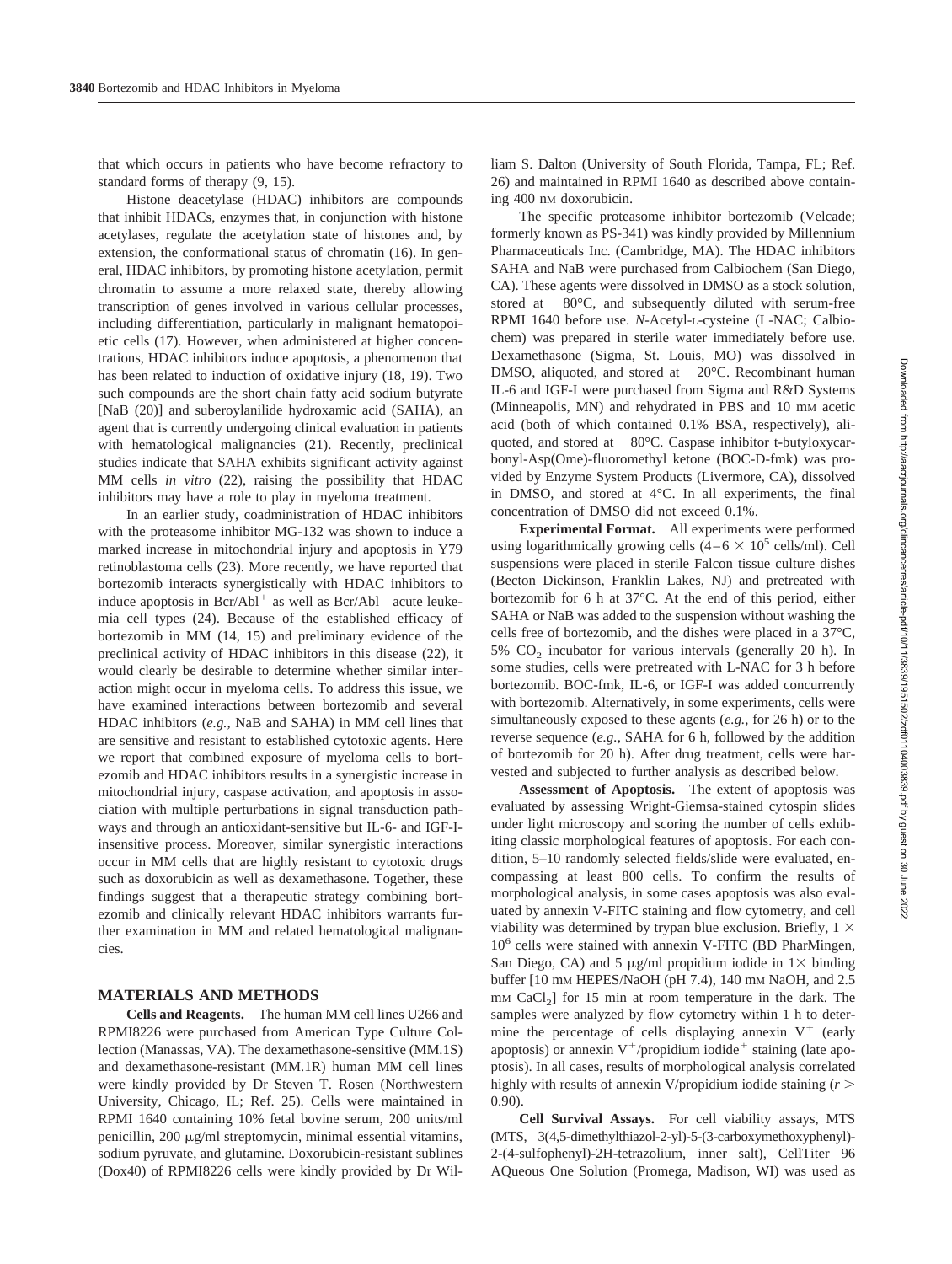per the manufacturer's instructions, and the absorbance at 490 nm was recorded using a 96-well plate reader (Molecular Devices, Sunnyvale, CA; Ref. 27).

Analysis of Mitochondrial Membrane Potential  $(\Delta \Psi_m)$ . Cells  $(2 \times 10^5)$  were stained with 40 nm 3,3-dihexyloxacarbocyanine (Molecular Probes, Eugene, OR) in PBS at 37°C for 20 min and then analyzed by flow cytometry. The percentage of cells exhibiting a decreased level of 3,3-dihexyloxacarbocyanine uptake, which reflects loss of  $\Delta \Psi_{\rm m}$ , was determined using Becton-Dickinson FACScan (Becton-Dickinson, San Jose, CA).

**Western Blot Analysis.** Western blot samples were prepared from whole-cell pellets as described previously (28). The amount of total protein was quantified using Coomassie Protein Assay Reagent (Pierce, Rockford, IL). Equal amounts of protein (30  $\mu$ g) were separated by SDS-PAGE and electrotransferred onto nitrocellulose membrane. For analysis of protein phosphorylation, sodium vanadanate and Na  $PP_i$  (1 mm each) were added to  $1\times$  sample buffer, no SDS was included in the transfer buffer, and TBS was used instead of PBS throughout. The blots were probed with the appropriate dilution of primary antibody as follows. Where indicated, the blots were reprobed with actin antibody (BD PharMingen) or tubulin antibody (Transduction Laboratories, San Diego, CA) to ensure equal loading and transfer of proteins. The primary antibodies included the following: phospho-p44/42 mitogen-activated protein kinase (extracellular signal-regulating kinase,  $Thr^{202}/Tyr^{204}$ ) antibody (Cell Signaling, Beverly, MA); phospho-c-Jun NH<sub>2</sub>-terminal kinase [JNK (Thr<sup>183</sup>/Tyr<sup>185</sup>)] antibody (Santa Cruz Biotechnology, Santa Cruz, CA); stress-activated protein kinase/JNK antibody (Cell Signaling); phospho-p38 mitogen-activated protein kinase (Thr<sup>180</sup>/Tyr<sup>182</sup>) antibody (Santa Cruz Biotechnology); anti-p21<sup>CIP/WAF1</sup> (Transduction Laboratories); anti-p27<sup>KIP1</sup> (BD PharMingen); p53 antibody (Santa Cruz Biotechnology); antihuman Bcl-2 oncoprotein (Dako, Carpinteria, CA); Bcl- $x_{S/I}$ antibody (S-18; Santa Cruz Biotechnology); X-linked inhibitor of apoptosis (XIAP) antibody (Cell Signaling); Mcl-1 antibody (BD PharMingen); cyclin D1 antibody (BD PharMingen); poly- (ADP-ribose) polymerase (PARP) antibody (Biomol, Plymouth Meeting, PA); anti-caspase 8 (Alexis); anti-caspase 9 (BD PharMingen); anti-caspase 3 (Transduction Laboratories), cleaved caspase 3 antibody (Cell Signaling); and anti-acetylhistone H3 and H4 (Upstate Biotechnology, Lake Placid, NY).

**Analysis of Cytosolic Cytochrome** *c* **and Smac/DIA-BLO.** Cells  $(4 \times 10^6)$  were lysed by incubating them in lysis buffer (75 mm NaCl, 8 mm Na<sub>2</sub>HPO<sub>4</sub>, 1 mm NaH<sub>2</sub>PO<sub>4</sub>, 1 mm EDTA, and  $350 \mu g/ml$  digitonin). The lysates were centrifuged at  $12,000 \times g$  for 1 min, and the supernatant, consisting of the cytosolic S-100 fraction, was collected in an equal volume of  $2 \times$  sample buffer. The proteins were quantified, separated by 15% SDS-PAGE, and subjected to Western blot as described above. Cytochrome *c* antibody (BD PharMingen) and Smac/ DIABLO antibody (Upstate Biotechnology) were used as primary antibodies.

**Measurement of Cellular Reactive Oxygen Species (ROS) Production.** Dichlorodihydroflurescein, which is nonfluorescent in the dihydro-dichlorodihydroflurescein form but becomes highly fluorescent on reaction with ROS, was used to monitor production of cellular ROS (29). Briefly,  $2 \times 10^5$  cells were incubated with 10  $\mu$ M aceto-oxymethyl ester of dihydro-

dichlorodihydroflurescein (Molecular Probes) in PBS at 37°C for 30 min and then analyzed by flow cytometry. The production of ROS was determined by comparing increased intensity of dichlorodihydroflurescein for drug-treated *versus* untreated control cells.

**Electrophoretic Mobility Shift Assay.** Nuclear extracts were prepared as described previously (30). Double-stranded oligonucleotides corresponding to the NF-KB binding site of immunoglobulin  $\kappa$  promoter were obtained from Promega and labeled with  $[\gamma^{-32}P]$ ATP (3000 Ci/mmol; ICN Biomedicals, Irvine, CA) using T4 polynucleotide kinase (Promega) and purified using a MicroSpin G-25 column (Amersham Pharmacia, Piscataway, NJ). Nuclear extracts  $(5 \mu g)$  were incubated at  $4^{\circ}$ C for 20 min with  $10^5$  cpm of labeled oligonucleotide probe in binding buffer  $[20 \text{ mm}$  HEPES (pH 7.9), 5 mm  $MgCl<sub>2</sub>$ , 4 mm DTT, 20% glycerol, 0.1 mm phenylmethylsulfonyl fluoride, 5 mm benzamidine, 2 mm levamisol, 0.1  $\mu$ g/ml aprotinin, 0.1  $\mu$ g/ml bestatin, and 2  $\mu$ g poly(deoxyinosinic-deoxycytidylic acid)]. The reaction mixtures were electrophoresed in 6% native polyacrylamide gels in  $0.5 \times$  Tris-borate EDTA (pH 8.0), and the gels were dried at 80°C and exposed to X-ray film for autoradiography.

**Isolation of CD138**- **Myeloma Cells.** Bone marrow samples were obtained with informed consent from two patients with MM undergoing routine diagnostic aspirations. Approval was obtained from the institutional review board of Virginia Commonwealth University for these studies. Informed consent was provided according to the Declaration of Helsinki. CD138<sup>+</sup> and CD138<sup>-</sup> cells were separated using an  $MS<sup>+</sup>/LS<sup>+</sup>$  column and a magnetic separator according to the manufacturer's instructions (Miltenyi Biotec; Ref. 27). The purity of CD138 cells  $(>90\%)$  was monitored by CD138-phycoerythrin staining and flow cytometry. Viability of the cells was regularly  $>95\%$ by trypan blue exclusion.  $CD138<sup>+</sup>$  and  $CD138<sup>-</sup>$  cells were cultured in RPMI 1640 containing 10% FCS in 96-well plates under the same condition described above. After drug treatment, the percentage of apoptotic cells was evaluated by examining Wright-Giemsa-stained cytospin preparations under light microscopy.

**Statistical Analysis.** For morphological assessment of apoptotic cells, annexin V analysis, analysis of  $\Delta\Psi_{\rm m}$ , analysis of ROS production, and cell survival assays, experiments were repeated at least three times. Values represent the means  $\pm$  SD for at least three separate experiments performed in triplicate. The significance of differences between experimental variables was determined using Student's *t* test. Analysis of synergism was performed according to median dose-effect analysis (31) using a commercially available software program (Calcusyn; Biosoft, Ferguson, MO).

### **RESULTS**

**Bortezomib Interacts Synergistically with SAHA and NaB to Induce Mitochondrial Injury in U266 Myeloma Cells.** To determine what effect combined exposure to bortezomib and HDAC inhibitors would have on myeloma cell survival, U266 cells were preincubated with 2.4 nm bortezomib for 6 h, after which either  $1 \mu M$  SAHA or 1 mM NaB was added for an additional 20 h. As shown in Fig. 1*A*, bortezomib, SAHA,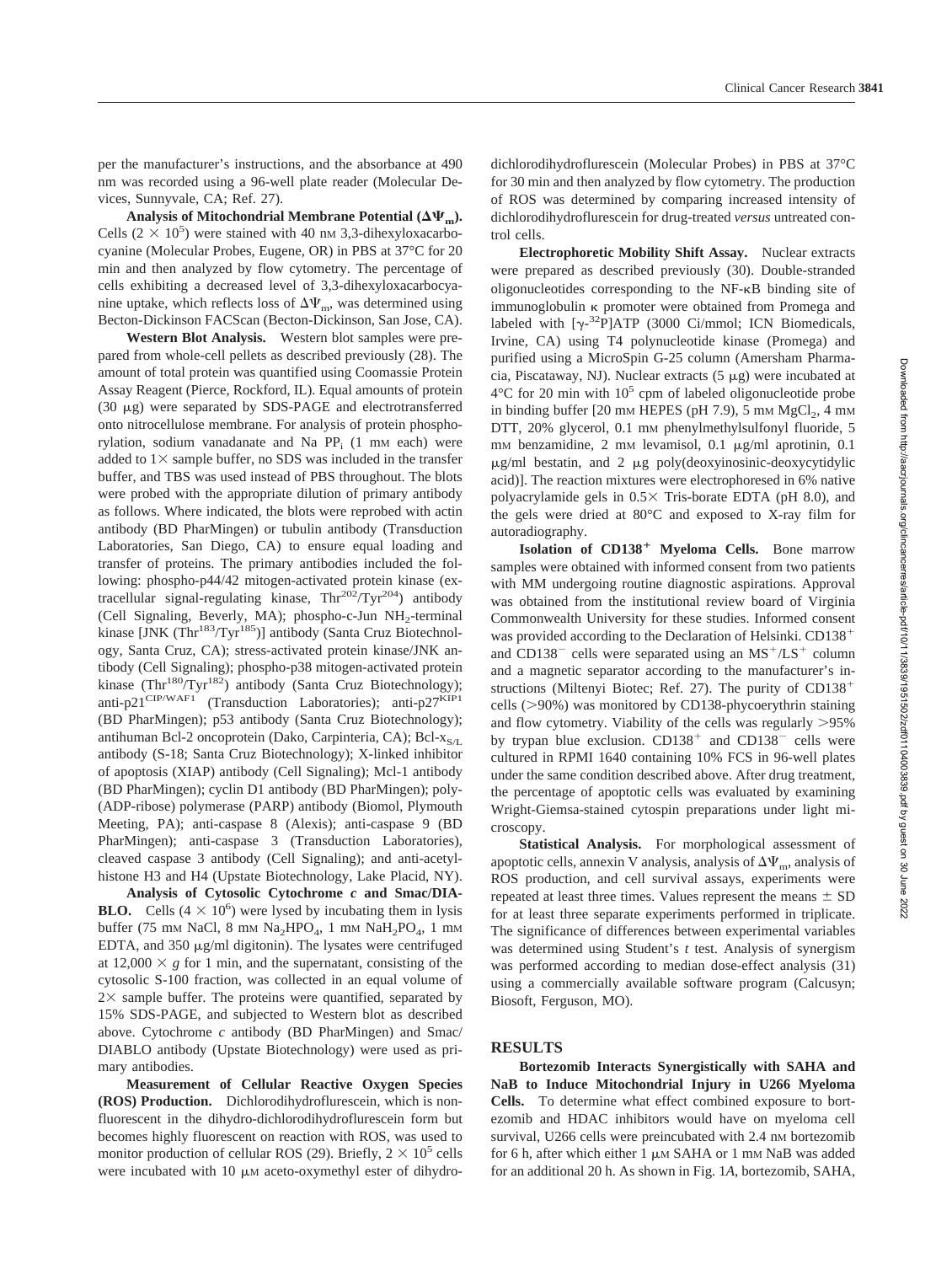

*Fig. 1* Pretreatment with bortezomib synergistically potentiates apoptosis induced by histone deacetylase inhibitors in multiple myeloma cells. U266 cells were treated sequentially with 2.4 nM bortezomib (*Btzmb*; 6 h) followed, without washing, by 1  $\mu$ M suberoylanilide hydroxamic acid (SAHA) or 1 mM sodium butyrate for 20 h, after which the percentage of cells exhibiting loss of  $\Delta \Psi$ m (*A*) and apoptotic morphology (*B*) was determined by flow cytometric analysis of 3,3-dihexyloxacarbocyanine staining and evaluation of Wright Giemsa-stained cytospin preparations as described in "Materials and Methods." For comparison, cells were exposed to  $10 \mu$ M dexamethasone for 24 h. Alternatively, U266 cells were treated as described above, after which the percentage of apoptotic cells was monitored by annexin V-FITC staining and flow cytometry. Annexin  $V^{\dagger}$ /propidium iodide<sup>-</sup> corresponds to early apoptosis, and annexin  $V^+$ /propidium iodide<sup>+</sup> corresponds to late apoptosis (*C*). U266 cells were treated with SAHA after 6 h of pretreatment with bortezomib. At the indicated intervals, the percentage of cells exhibiting apoptotic morphology was determined as described above (*D*). U266 cells were exposed to 1  $\mu$ M SAHA for 20 h, after b-h preincubation with the indicated concentration (in nM) of bortezomib, after which the percentage of cells exhibiting apoptotic morphology was determined by evaluation of Wright Giemsa-stained cytospin preparations (*E*). For  $A$ – $E$ , values represent the means  $\pm$  SD for three separate experiments performed in triplicate. U266 cells were exposed to a range of bortezomib and SAHA concentrations alone and in combination at fixed ratio (*e.g.*, 1:400) in a sequential manner (bortezomib,  $\vec{6}$  h  $\rightarrow$  SAHA, 20 h). At the end of this period, the percentage of cells exhibiting apoptotic morphology was determined for each condition (*F*). Median dose-effect analysis was used as described in "Materials and Methods" to characterize the nature of the interaction between SAHA and bortezomib administered at a fixed ratio of 400:1. End points were apoptosis (morphology;  $\bullet$ ) or trypan blue dye exclusion (O). For each fraction affected, a combination index value was calculated. Combination index values  $\leq 1.0$  correspond to a synergistic interaction. Two additional studies yielded equivalent results.

or NaB administered alone only modestly reduced mitochondrial membrane potential  $(\Delta \Psi_{\rm m})$  compared with controls (*e.g.*, 10–15%), whereas combined exposure led to a reduction in  $\sim$ 75% of cells. By comparison, exposure of cells to a high concentration of dexamethasone (10  $\mu$ M) for the same interval resulted in minimal apoptosis (*e.g.*, <15%). Comparable results were obtained when apoptosis was monitored by cell morphology (Fig. 1*B*) or by annexin V/propidium iodide staining (Fig. 1*C*). In separate studies, greater-than-additive effects were also observed when cells were simultaneously exposed to bortezomib and HDAC inhibitors for 26 h (*e.g.,* without bortezomib preincubation) or exposed to the sequence HDAC inhibitor for 6 h followed by addition of bortezomib for 20 h, but these effects were not as pronounced as those obtained in cells preincubated with bortezomib. For example, in U266 cells, values for simultaneous administration were as follows: SAHA (1.0  $\mu$ M) alone, 15.6  $\pm$  5.1% apoptotic cells; bortezomib (2.4 nM), 19.4  $\pm$  6.1% apoptotic cells; and the combination, 47.4  $\pm$  5.7% apoptotic cells. For the sequence SAHA followed by bortezomib, values were  $15.5 \pm 2.7\%$  apoptotic cells (SAHA), 13.5  $\pm$  4.1% apoptotic cells (bortezomib), and 37.3  $\pm$  3.7% apoptotic cells for the combination (data not shown). No schedule resulted in antagonistic effects. Consequently, for all subsequent studies, the optimal schedule involving 6-h pretreatment with bortezomib before addition of HDAC inhibitors was used.

Time course studies revealed that cells exposed to the combination of bortezomib and HDAC inhibitors exhibited a significant increase in apoptosis after 12 h of HDAC inhibitor treatment, which increased further over the ensuing 12 h (Fig. 1*D*). A bortezomib dose-response study revealed that addition of a subtoxic concentration of SAHA  $(1.0 \mu)$  significantly increased bortezomib lethality over a range of concentrations,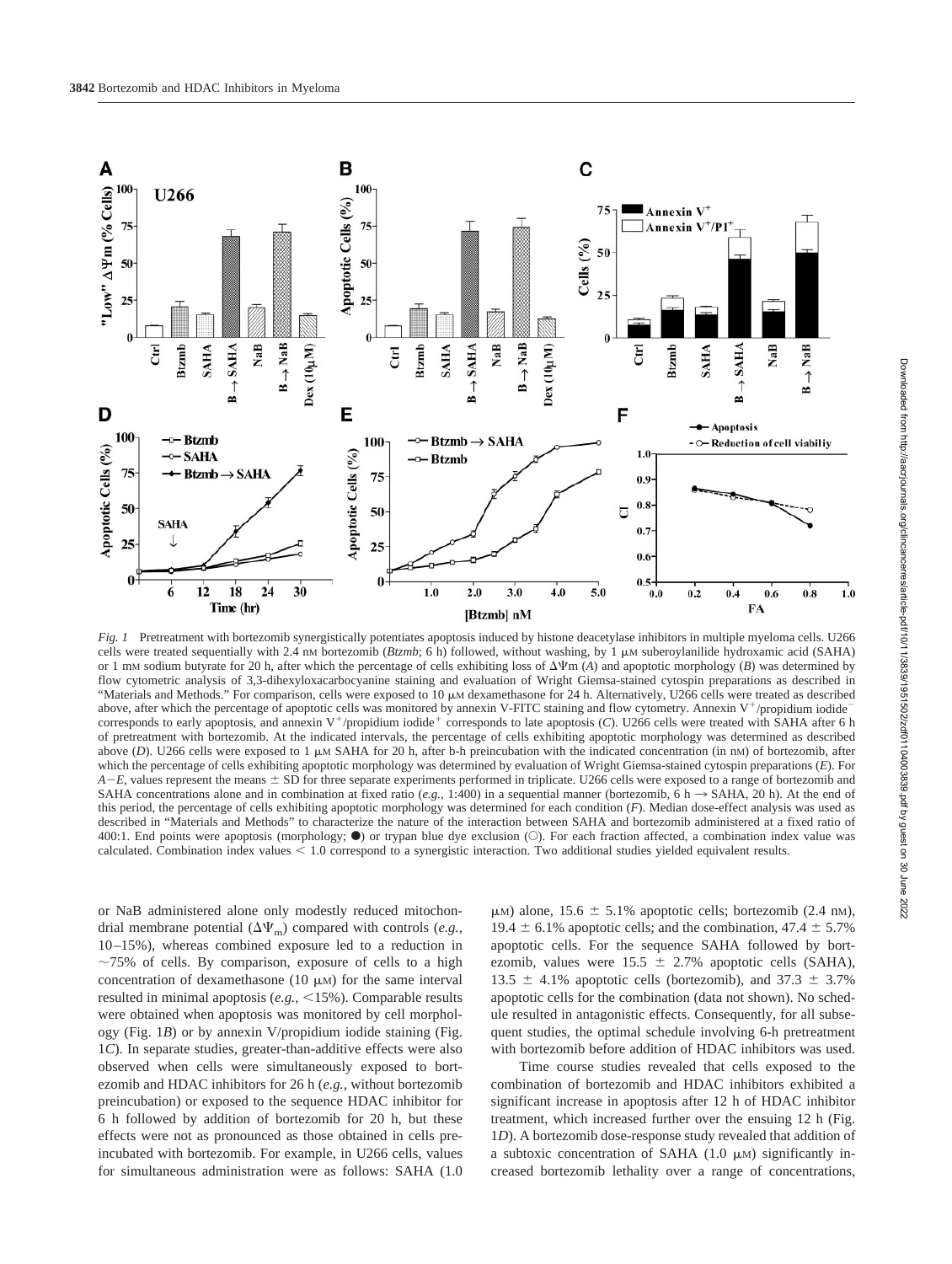

*Fig. 2* The bortezomib/histone deacetylase inhibitor regimen effectively induces apoptosis in drug-sensitive and -resistant multiple myeloma (MM) cells. Dexamethasonesensitive (MM.1S; *A*) and -resistant (MM.1R; *C*) MM cells were sequentially treated for 6 h with bortezomib (MM.1S, 2.2 nM; MM.1R, 2 nM) followed by suberoylanilide hydroxamic acid  $(1 \mu M)$  or sodium butyrate (MM.1S, 1 mM; MM.1R, 0.5 mM) for 20 h, after which the percentage of cells exhibiting apoptotic morphology was determined by evaluating Wright Giemsastained cytospin preparations. For comparison, cells were exposed to  $10 \mu$ M dexamethasone for 24 h. Alternatively, MM.1S (*B*) and MM.1R (*D*) cells were treated as described above, after which the MTS assay was used to monitor cell survival and proliferation. RPMI8226 MM cells (*E*) and their doxorubicin-resistant counterparts (Dox40; *F*) were incubated for 6 h with 6 nM bortezomib followed by treatment for 20 h with 1.5  $\mu$ M suberoylanilide hydroxamic acid, after which the percentage of cells exhibiting apoptotic morphology was determined as described above. Results represent the means  $\pm$ SD for three separate experiments performed in triplicate.

including those  $(e.g., 0.5-2.5 \text{ nm})$  that were nontoxic by themselves (Fig. 1*E*). In separate studies, administration of SAHA by itself at concentrations as high as  $5.0 \mu$ M was only modestly toxic to these cells  $(e.g., < 20\%$  apoptosis; data not shown). Finally, median dose-effect analysis (using either apoptosis or reduction of cell viability by trypan blue exclusion as an end point) in U266 cells exposed to bortezomib and SAHA at a fixed ratio (1:400) yielded combination index values of  $\leq$ 1.0, corresponding to a synergistic interaction (Fig. 1*F*).

**Bortezomib and HDAC Inhibitors Effectively Trigger Apoptosis in Drug-Sensitive and -Resistant Myeloma Cell Lines.** Attempts were made to extend the preceding findings to other myeloma cell lines. Individual treatment of MM.1S cells with bortezomib  $(2.3 \text{ nm})$ , SAHA  $(1 \mu M)$  or NaB  $(1 \text{ mm})$ only modestly induced apoptosis or diminished survival (as determined by MTS assays), whereas sequential exposure to bortezomib followed by SAHA or NaB resulted in a major increase in cell death, reflected by an increase in apoptosis and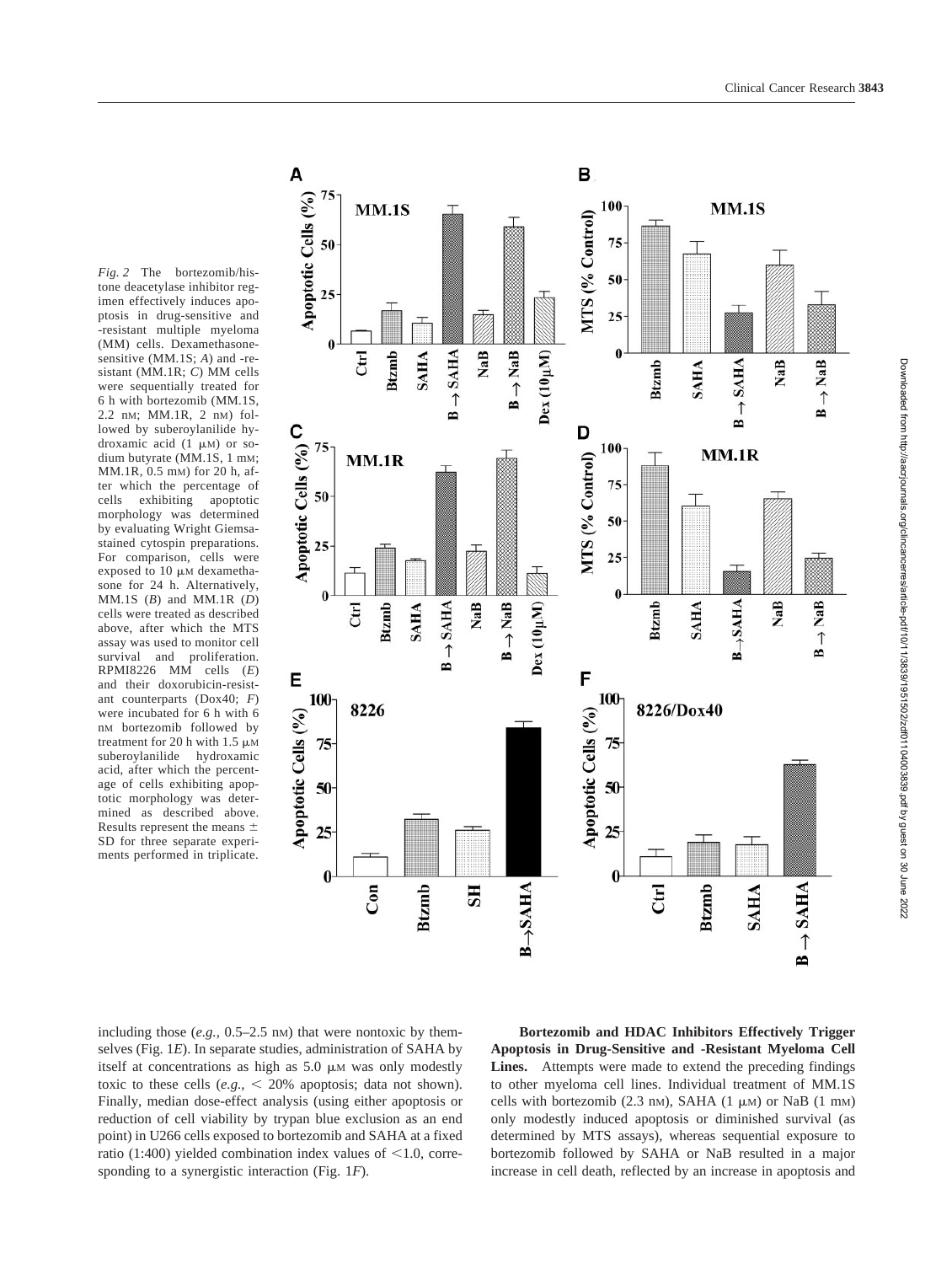

*Fig. 3* The bortezomib/histone deacetylase inhibitor regimen induces apoptosis through activation of the mitochondrial pathway and caspase cascade, accompanied by inhibition of constitutive nuclear factor (NF)- $\kappa$ B activity in multiple myeloma (MM) cells. *A*, after a 6-h preincubation with 2.4 nM bortezomib, U266 cells were treated with 1  $\mu$ M suberoylanilide hydroxamic acid or 1 mM sodium butyrate for 20 h. At the end of this period, the cells were lysed and subjected to Western blot analysis using the indicated primary antibodies. *CF,* cleavage fragment. Alternatively, cytosolic (S-100) fractions were obtained as described in "Materials and Methods," and expression of cytochrome *c* and Smac/DIABLO was monitored by Western blot.  $(B)$  MM.1S cells were pretreated with 2.3 nm bortezomib for 6 h followed by exposure to 1  $\mu$ M suberoylanilide hydroxamic acid or 1 mm sodium butyrate for 20 h. Western blot analysis was performed to monitor degradation of poly(ADP-ribose) polymerase and cytosolic expression of cytochrome *c* and Smac/DIABLO as described above. For *A* and *B,* each lane was loaded with 30 g of protein; blots were stripped and reprobed with antiactin or antitubulin antibodies to ensure equal loading and transfer of protein. Two additional studies yielded equivalent results. *C,* U266 cells were treated as described above, after which nuclear extracts were prepared and subjected to electrophoretic mobility shift assay as described in "Materials and Methods." The activity of NF- $\kappa$ B was reflected by the extent of binding of <sup>32</sup>P-labeled oligonucleotides corresponding to the NF- $\kappa$ B binding site of the immunoglobulin  $\kappa$  promoter. To control for probe specificity, nuclear extracts obtained from untreated cells were incubated with a 100-fold excess of unlabeled NF- $\kappa$ B oligonucleotides for 10 min before the addition of labeled NF- $\kappa$ B oligonucleotides (*Lane 1*; *Ctrl*+*C'*). The results of a representative experiment are shown; two additional studies yielded equivalent results.

loss of viability by MTS assay (Fig. 2, *A* and *B*). By comparison,  $10 \mu$ M dexamethasone was only modestly toxic to these cells  $(e.g., ~20\%$  apoptosis; Fig. 2A). Furthermore, essentially identical results were obtained in dexamethasone-resistant MM.1R cells (Fig. 2, *C* and *D*), indicating that the mechanisms conferring steroid resistance to this myeloma cell line failed to protect cells from the bortezomib/HDAC inhibitor regimen. MM.1R cells were essentially immune to the lethal effects of 10  $\mu$ M dexamethasone. Similarly, sequential treatment with bortezomib and SAHA resulted in a pronounced (and equivalent) increase in apoptosis in doxorubicin-sensitive and -resistant RPMI8226 cells (Fig. 2, *E* and *F*). It should be noted that a higher concentration of bortezomib (*e.g.,* 6 nM) was used in studies involving Dox40 cells, which may reflect the multidrug resistance phenomenon. Nevertheless, a clear potentiation of SAHA lethality was observed in these cells as well. These findings indicate that combined exposure to bortezomib and either SAHA or NaB potently induces apoptosis in various myeloma cell lines, including those resistant to dexamethasone or doxorubicin.

**Sequential Exposure of Myeloma Cells to Bortezomib and HDAC Inhibitors Potently Triggers Release of Proapoptotic Mitochondrial Proteins and Caspase Activation.** To document that combined proteasome/HDAC inhibition did in

fact trigger classical apoptosis, Western analysis was used. As shown in Fig. 3*A*, treatment of U266 myeloma cells with bortezomib, SAHA, or NaB alone minimally triggered cleavage/ activation of caspase 9, 8, and 3; PARP degradation; or release of cytochrome *c* or Smac/DIABLO into the cytosolic S-100 fraction. In marked contrast, sequential exposure of cells to bortezomib followed by SAHA or NaB led to a clear increase in caspase activation, PARP cleavage, and cytosolic release of cytochrome *c* and Smac/DIABLO. Similar results were obtained in MM.1S cells (Fig. 3*B*). These findings indicate that combined treatment of myeloma cells with bortezomib and HDAC inhibitors potently induces caspase activation and release of proapoptotic mitochondrial proteins, events associated with activation of the apoptotic program.

**MM Cells Exposed to Bortezomib and HDAC Inhibi**tors Exhibit a Reduction in NF-**<b>BDNA Binding Activity**. Electrophoretic mobility shift analysis was used to determine what effect combined exposure to bortezomib and HDAC inhibitors would have on  $NF-\kappa B$  DNA binding activity in U266 cells (Fig. 3*C*). As anticipated, bortezomib treatment (2.4 nM) resulted in diminished NF-KB activity, whereas exposure to NaB or SAHA resulted in a modest increase in DNA binding. However, combined treatment was associated with a marked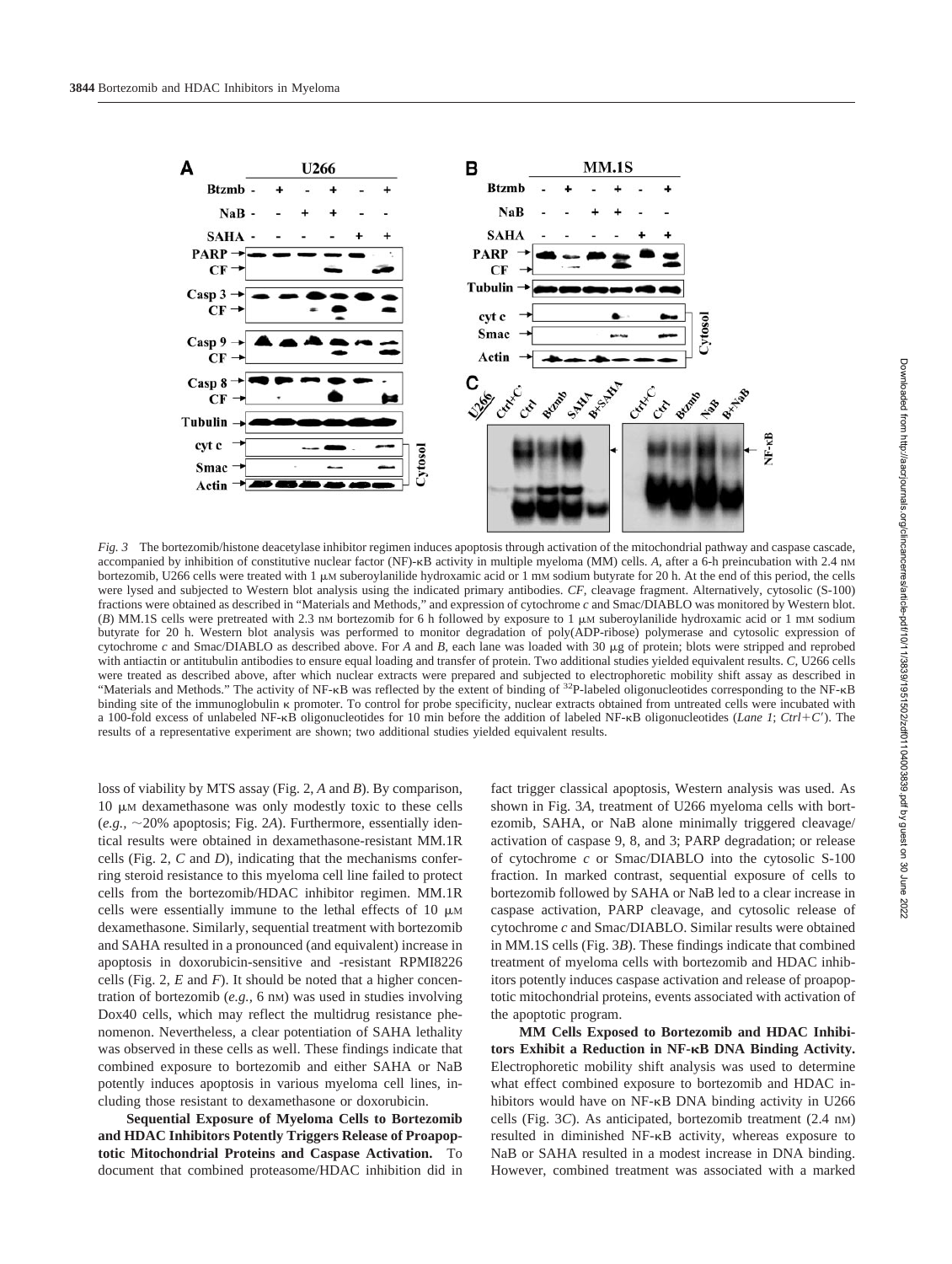*Fig. 4* The bortezomib/histone deacetylase inhibitor regimen results in phosphorylation of stress-activated protein kinase/ c-Jun NH<sub>2</sub>-terminal kinase and induction of p53 in multiple myeloma (MM) cells. MM cells were incubated for 20 h with 1 M suberoylanilide hydroxamic acid or 1 mM sodium butyrate after a 6-h pretreatment with bortezomib (*left panels,* U266, 2.4 nM; *right panels,* MM.1S, 2.3 nM), after which the cells were lysed and subjected to Western blot analysis using the indicated primary antibodies. *CF,* cleavage fragment. Each lane was loaded with 30 g of protein; the blots were stripped and reprobed with antiactin antibody to ensure equal loading and transfer of protein. Two additional studies yielded equivalent results.



reduction in (NaB) or abrogation (SAHA) of NF- $\kappa$ B DNA binding activity. These findings raise the possibility that interactions between bortezomib and SAHA or NaB may reflect inactivation of the cytoprotective NF-KB signaling pathway.

**Sequential Exposure of Myeloma Cells to Bortezomib and HDAC Inhibitors Results in Activation of JNK, Down-Regulation of Cyclin D1, and Induction of p53.** The effects of combining bortezomib and SAHA or NaB on the expression/ activation of various signaling molecules were then examined in U266 and MM.1S myeloma cells. As shown in the *left panels* of Fig. 4, exposure of U266 cells to bortezomib or HDAC inhibitors individually resulted in an increase in JNK phosphorylation but no changes in total JNK levels. Combined exposure led to a further increase in JNK activation. In contrast, no changes in extracellular signal-regulating kinase activation were noted. Bortezomib alone triggered an increase in p38 mitogen-activated protein kinase phosphorylation, but this effect was diminished by coadministration of HDAC inhibitors. Treatment of cells with bortezomib resulted in an increase in expression of the cyclin-dependent kinase inhibitors  $p21^{\text{CIP1}}$  and  $p27^{\text{KIP1}}$ , whereas coadministration of HDAC inhibitors modestly induced cleavage of these proteins. Combined exposure of U266 cells to bortezomib and HDAC inhibitors was also associated with a pronounced down-regulation of cyclin D1. Finally, exposure of cells to bortezomib, with or without HDAC inhibitors, increased p53 expression. In each case, similar findings were obtained in MM.1S cells (Fig. 4, *right panels*). Thus, combined treatment of MM cells with bortezomib and HDAC inhibitors resulted in enhanced activation of the stress-related kinase JNK, cleavage of p21<sup>CIP1</sup> and p27<sup>KIP1</sup>, down-regulation of cyclin D1, and induction of p53.

**Combined Exposure of Myeloma Cells to Bortezomib and HDAC Inhibitors Is Associated with Bcl-2 Cleavage and Down-Regulation of Mcl-1 and XIAP.** As shown in Fig. 5, coadministration of bortezomib did not appreciably change SAHA- or NaB-mediated acetylation of histones H3 and H4 in either U266 (*left panels*) or MM.1S cells (*right panels*). Although total levels of the Bcl-2 protein remained relatively constant, the appearance of a Bcl-2 cleavage product, which has been associated with proapoptotic actions (32), could be faintly detected in cells exposed sequentially to bortezomib and HDAC inhibitors. Exposure of myeloma cells to HDAC inhibitors, particularly the combination of HDAC inhibitors and bortezomib, resulted in down-regulation of inhibitor of apoptosis XIAP and survival factor Mcl-1 in both cell lines. Bcl- $x_L$  levels were modestly increased in bortezomib-exposed cells, but not in cells treated with both agents. Thus, sequential treatment of myeloma cells with bortezomib and HDAC inhibitors resulted in several perturbations in Bcl-2 family members that might plausibly contribute to the marked increase in apoptosis.

**Bortezomib/HDAC Inhibitor-Mediated Lethality and Modulation of JNK Activation and Down-Regulation of Cyclin D1, Mcl-1, and XIAP Depend on Generation of ROS.** Previous studies have suggested that the lethal effects of proteasome inhibitors administered alone in lung cancer cells (33) or in combination with HDAC inhibitors in  $Bcr/Abl<sup>+</sup>$  myeloid leukemia cells (24) stem from the generation of ROS. Studies were therefore performed to determine whether a similar mechanism might underlie bortezomib/HDAC inhibitor lethality in MM cells. As shown in Fig. 6*A*, sequential exposure of U266 cells to bortezomib and either NaB or SAHA was associated with a marked increase in ROS generation. Furthermore, coad-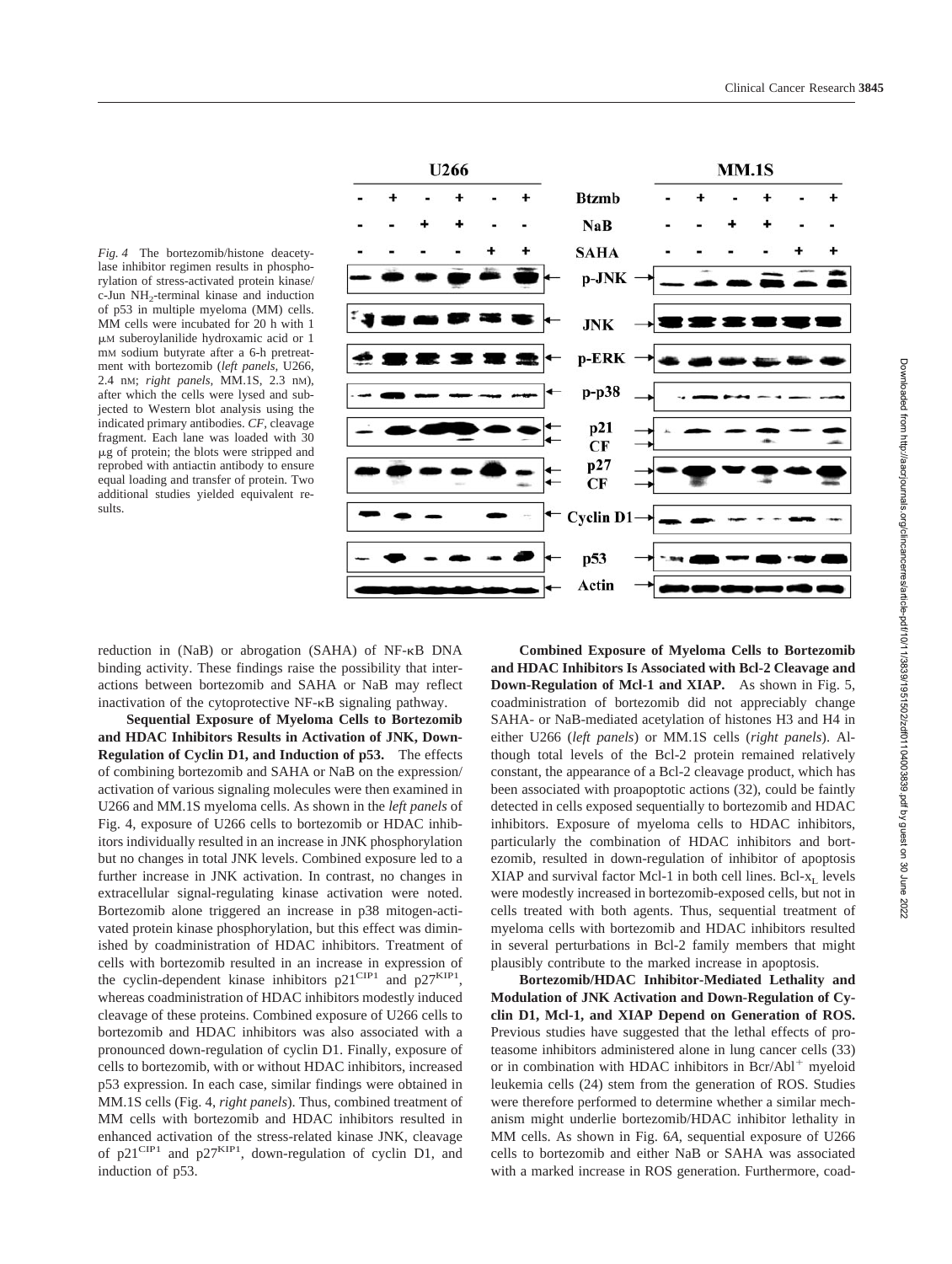

*Fig. 5* The bortezomib/histone deacetylase inhibitor regimen induces multiple perturbations in expression of antiapoptotic proteins. After a 6-h preincubation with bortezomib (*left panels,* U266, 2.4 nM; *right panels,* MM.1S, 2.3 nM), multiple myeloma cells were treated with  $1 \mu M$  suberoylanilide hydroxamic acid or 1 mM sodium butyrate for 20 h. At the end of this period, acetylation of histone H3 and H4 and expression of antiapoptotic proteins (e.g., Bcl-2, Bcl-x<sub>L</sub>, Xlinked inhibitor of apoptosis, and Mcl-1) were monitored by Western blot. *CF,* cleavage fragment. Each lane was loaded with 30  $\mu$ g of protein; the blots were stripped and reprobed with antiactin antibody to ensure equal loading and transfer. Results are representative of three separate experiments.

ministration of the antioxidant L-NAC (15 mM) substantially blocked bortezomib/HDAC inhibitor-mediated increases in ROS levels. Similar results were obtained in MM.1S cells (data not shown). Moreover, L-NAC also largely blocked bortezomib/ HDAC inhibitor-mediated release of cytochrome *c* and Smac/ DIABLO into the cytosolic S-100 fraction of U266 and MM1.S cells (Fig. 6*B*). Consistent with these findings, L-NAC significantly  $(P < 0.01)$  blocked bortezomib/HDAC inhibitor-mediated apoptosis in U266 and MM.1S cells (Fig. 6, *C* and *D*). Collectively, these findings indicate that generation of ROS plays a significant functional role in bortezomib/HDAC inhibitor-mediated lethality in MM cells.

Parallel studies were conducted to assess the effects of ROS generation on bortezomib/HDAC inhibitor-mediated perturbations in expression of various proteins implicated in the apoptotic process. As anticipated from the preceding findings, coadministration of L-NAC blocked bortezomib/NaB- and bortezomib/SAHA-induced PARP degradation in both U266 and MM.1S cells (Fig. 6*E*). Interestingly, L-NAC also largely prevented bortezomib/HDAC inhibitor-induced JNK activation and down-regulation of cyclin D1, XIAP, and Mcl-1 in both cell lines. In contrast, L-NAC failed to modify histone H3 and H4 acetylation in these cells. Together, these observations support the notion that ROS generation plays an important functional role in bortezomib/HDAC inhibitor-mediated mitochondrial injury, apoptosis, and perturbations in signaling pathways in MM cells.

**Bortezomib/HDAC Inhibitor-Mediated Down-Regulation of Cyclin D1, XIAP, and Mcl-1 Is Caspase Dependent.** To determine what role, if any, caspase activation might play in diminished expression of cyclin D1, XIAP, and Mcl-1 in bortezomib/HDAC inhibitor-treated myeloma cells, U266 and MM.1S cells were sequentially exposed to these agents in the presence or absence of the broad caspase inhibitor BOC-D-fmk. As shown in Fig. 7, *A* and *B*, BOC-D-fmk substantially reduced bortezomib/NaB- and bortezomib/SAHA-mediated apoptosis in both cell lines  $(P < 0.01$  in each case). BOC-D-fmk also blocked PARP degradation and either significantly attenuated or abrogated the observed reductions in cyclin D1, Mcl-1, and XIAP expression in bortezomib/HDAC inhibitor-treated myeloma cells (Fig. 7*C*). These findings suggest that down-regulation of such proteins in bortezomib/HDAC inhibitor-treated cells represents, at least in part, a caspase-dependent effect.

**Exogenous IL-6 and IGF-I Fail to Protect Myeloma Cells from Bortezomib/HDAC-Mediated Lethality.** The ability of growth factors such as IL-6 and IGF-I to protect MM cells from the lethal effects of various stimuli, including dexamethasone, is well known (34, 35). To determine whether these growth factors could block bortezomib/HDAC inhibitor-associated lethality, U266 and MM.1S cells were exposed to bortezomib and either NaB or SAHA in the presence or absence of IL-6 (100 ng/ml) or IGF-I (400 ng/ml), after which apoptosis was assessed. In contrast to dexamethasone-induced lethality, which was significantly attenuated by coadministration of IL-6 or IGF-I ( $P < 0.05$  in U266;  $P < 0.01$  in MM.1S), these growth factors failed to reduce bortezomib/NaB- or bortezomib/SAHAmediated lethality in either of the myeloma cell lines ( $P > 0.05$ ) in each case; Fig. 8, *A* and *B*). These findings indicate that in contrast to dexamethasone-induced lethality, bortezomib/ HDAC inhibitor-mediated apoptosis operates through IL-6- and IGF-I-independent pathways.

**Prior Exposure to Bortezomib Promotes HDAC Inhibitor-Mediated Lethality in Primary, Patient-Derived CD138**- **MM Cells.** To determine whether these findings could be extended to primary, patient derived cells, CD138 MM cells were obtained from the bone marrows of two patients with MM and exposed to bortezomib  $\pm$  NaB or SAHA as described for U266 and MM1.S cells, after which the extent of apoptosis was assessed. As shown in Fig. 9, CD138 $^+$  cells from two separate patients exhibited relatively modest or no toxicity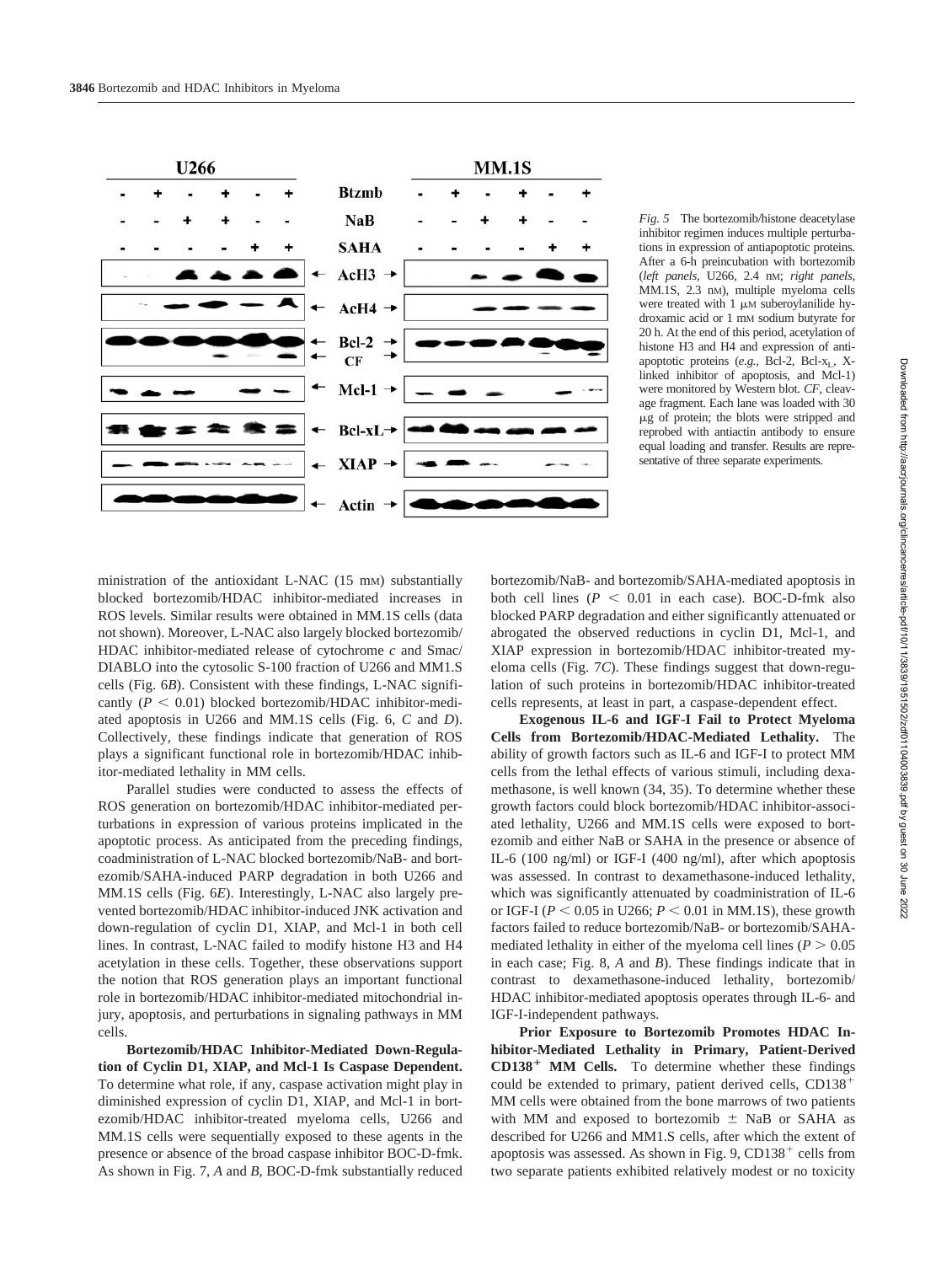

*Fig. 6* Reactive oxygen species generation contributes to bortezomib/histone deacetylase inhibitor-mediated mitochondrial injury and apoptosis in multiple myeloma (MM) cells. After preincubation with 15 mm *N*-acetyl-L-cysteine for 3 h, U266 cells were treated with 1  $\mu$ M suberoylanilide hydroxamic acid or 1 mm sodium butyrate for 6 h after a 6-h pretreatment with 2.4 nM bortezomib. At the end of this period, the percentage of cells displaying increased reactive oxygen species production was determined by monitoring dihydro-dichlorodihydroflurescein staining by flow cytometry as described in "Materials and Methods" (*A*). MM cells were sequentially treated with bortezomib (*top panels*, U266, 2.4 nM; *bottom panels*, MM.1S, 2.3 nM) for 6 h followed by 1  $\mu$ M suberoylanilide hydroxamic acid or 1 mM sodium butyrate for 20 h, cytosolic (S-100) fractions were obtained as described in "Materials and Methods," and expression of cytochrome *c* and Smac/DIABLO was monitored by Western blot (*B*). U266 (*C*) and MM.1S cells (*D*) were treated as described in *B*, after which the percentage of cells exhibiting apoptotic morphology was determined by evaluating Wright Giemsa-stained cytospin preparations. Alternatively, the cells were lysed and subjected to Western blot analysis using the indicated primary antibodies (E). CF, cleavage fragment. For *A*, *C*, and *D*, results represent the means  $\pm$  SD for three separate experiments performed in triplicate. \*\*, significantly lower  $(P < 0.01)$  than values for cells treated with bortezomib  $\rightarrow$  histone deacetylase inhibitors in the absence of *N*-acetyl-L-cysteine. For *B* and *E*, each lane was loaded with 30  $\mu$ g of protein; the blots were stripped and reprobed with antiactin or antitubulin antibody to ensure equal loading and transfer. The results are representative of three separate experiments.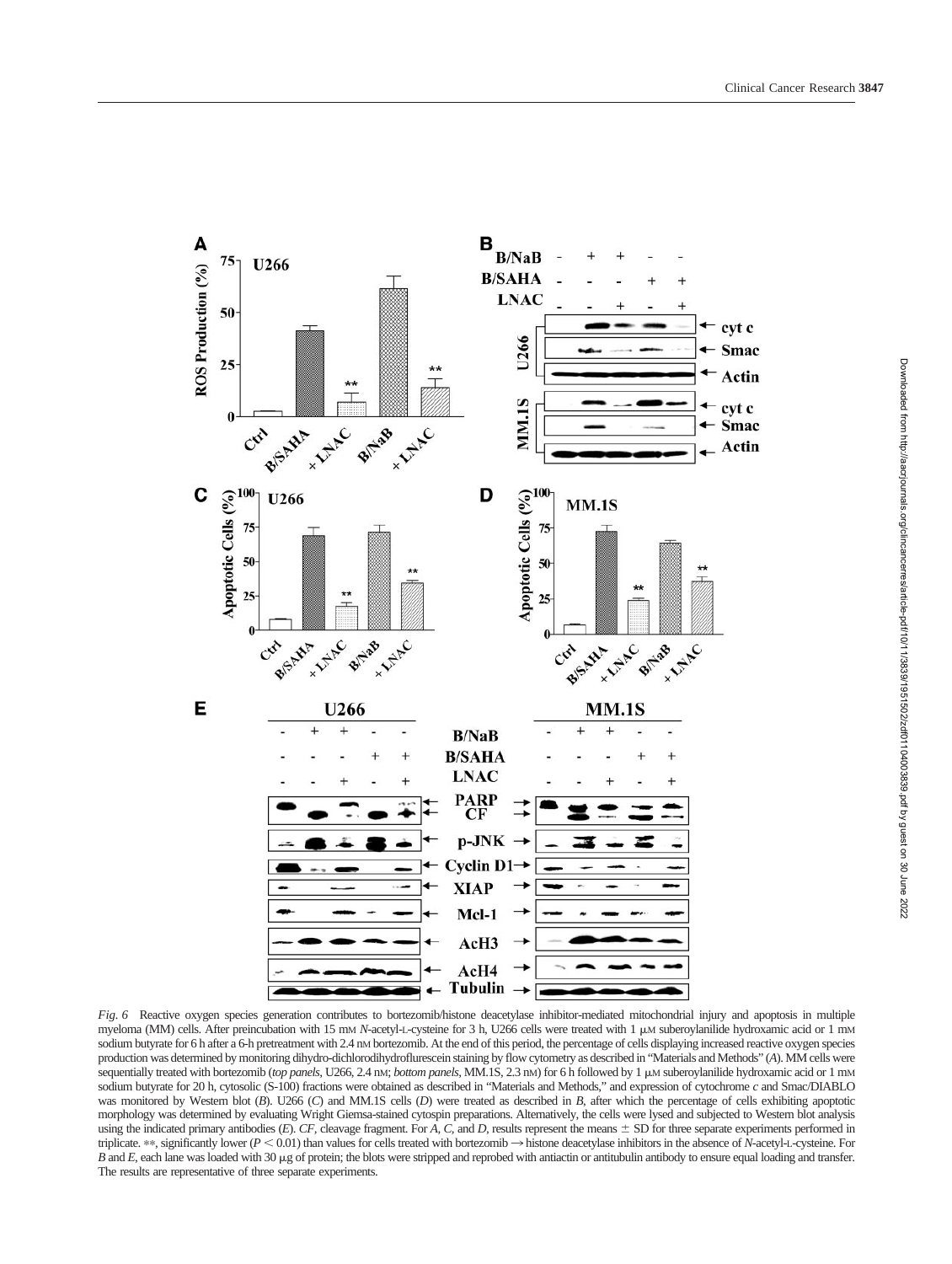

*Fig. 7* The caspase inhibitor BOC-D-fmk attenuates bortezomib/histone deacetylase inhibitor-induced apoptosis and down-regulation of antiapoptotic molecules in multiple myeloma (MM) cells. MM cells were sequentially treated with bortezomib (*A,* U266, 2.4 nM; *B,* MM.1S, 2.3 nM) for 6 h followed by  $1 \mu$ M suberoylanilide hydroxamic acid or  $1$ mM sodium butyrate for 20 h in either the absence or presence of 20  $\mu$ M BOC-D-fmk, after which the percentage of cells exhibiting apoptotic morphology was determined by evaluating Wright Giemsastained cytospin preparations. Results represent the means  $\pm$  SD for three separate experiments performed in triplicate. \*\*, significantly lower than values for cells treated with bortezomib  $\rightarrow$  histone deacetylase inhibitors in the absence of BOC-D-fmk  $(P < 0.01)$ . Alternatively, cells were lysed and subjected to Western blot analysis using the indicated primary antibodies (*C*). *CF,* cleavage fragment. Each lane was loaded with 30  $\mu$ g of protein; blots were stripped and reprobed with antitubulin antibody to ensure equal loading and transfer. Two additional studies yielded equivalent results.

after exposure to bortezomib or HDAC inhibitors administered individually. However, sequential exposure resulted in a very pronounced increase in apoptosis in these cells, analogous to results obtained with continuously cultured myeloma cell lines. Interestingly, the  $CD138$ <sup>-</sup> bone marrow cell population was largely unaffected by exposure to bortezomib and HDAC inhibitors, alone or in combination. These findings indicate that sequential exposure to bortezomib and HDAC inhibitors leads to a marked increase in apoptosis in at least some primary patient-derived myeloma cells. They also raise the possibility that the selective lethality proteasome inhibitors exhibit toward neoplastic cells (36) may extend to combinations involving HDAC inhibitors.

#### **DISCUSSION**

The present results indicate that combined exposure of MM cells to the proteasome inhibitor bortezomib in conjunction with one of two clinically relevant HDAC inhibitors (*e.g.,* NaB or SAHA) results in a marked increase in mitochondrial injury, caspase activation, and the synergistic induction of apoptosis. Earlier studies suggested that combined exposure of Y79 neuroblastoma cells to butyrate and the proteasome inhibitor MG-132 induced a striking increase in cytochrome *c* release, culminating in cell death (23), and our group has made similar observations in  $Bcr/Abl^+$  myeloid leukemia cells exposed to

HDAC inhibitors in combination with bortezomib (24). The ability of proteasome inhibitors such as bortezomib to trigger apoptosis in MM cells *in vitro* (14) and the documented activity of bortezomib in patients with MM, including those with refractory disease (9, 15), have established a clear indication for this agent in patients with plasma cell dyscrasias. Very recently, several reports have shown that HDAC inhibitors, including SAHA (22) and the novel hydroxamic acid derivative LAQ824, are active against myeloma cells in culture (37), suggesting a possible role for such agents in the therapeutic armamentarium against this disease. Consequently, the finding that MM cells are particularly susceptible to a regimen in which proteasome and HDAC inhibitors are combined has potential therapeutic implications.

The mechanism by which HDAC inhibitors induce apoptosis in malignant cells is not known with certainty, but there is evidence that this process may involve Bid cleavage and generation of ROS (18) and, most recently, acetylation of nonhistone proteins (*e.g.,* Hsp90), resulting in interruption of survival signal transduction pathways (38). In leukemia cells, HDAC inhibitors such as SAHA induce maturation at relatively low concentrations (39), whereas apoptosis ensues in association with mitochondrial injury and caspase activation when HDAC inhibitors are administered at higher concentrations (40). In this context, SAHA has recently been shown to induce apoptosis in myeloma cells (*e.g.,* MM.1S)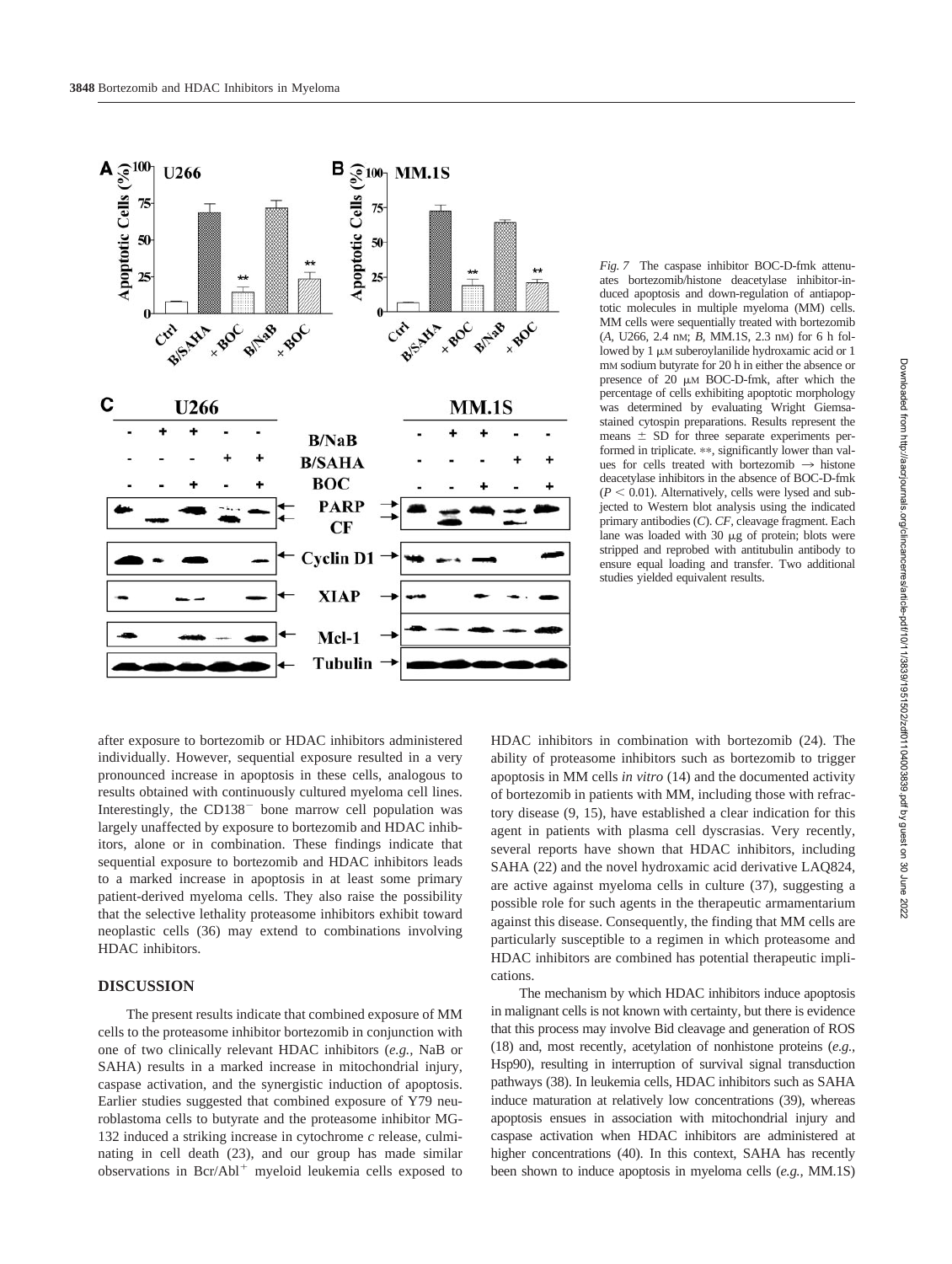



through a process that does not involve activation of caspase 3, 9, and 8 (22). In accord with these findings, SAHA, when administered alone at relatively nontoxic concentrations, also failed to trigger caspase activation or mitochondrial injury. However, coadministration of bortezomib with HDAC inhibitors resulted in activation of these caspases, as well as release of the proapoptotic proteins cytochrome *c* and Smac/DIABLO into the cytosolic S-100 fraction. These events suggest that bortezomib lowers the threshold for HDAC inhibitor-mediated mitochondrial injury and subsequent activation of the caspase cascade. It is noteworthy that results of an earlier study suggested that in MM cells, different stimuli (*e.g.,* dexamethasone *versus* ionizing radiation) may elicit a distinct pattern of mitochondrial injury [*e.g.,* cytochrome *c versus* Smac/ DIABLO release (41)]. The ability of the bortezomib/HDAC inhibitor combination to induce release of both proteins suggests that this regimen activates a common pathway of mitochondrial injury.

The  $NF-\kappa B$  pathway is known to play a critical role in myeloma cell survival (6), and the capacity of bortezomib to interrupt  $NF-\kappa B$  signaling is thought to play a key role in the activity of this agent against myeloma cells (11). Consistent with these findings, bortezomib, when administered at a low concentration, modestly reduced NF-KB DNA binding in U266 cells. HDAC inhibitors have been shown to exert pleiotropic effects on NF-KB activity in various cell types, including increases in activity in some cells (42) and reductions in others

(43). In a recent study, LAQ824, particularly when administered at a toxic concentration, reduced  $NF-\kappa B$  activity in myeloma cells (37). However, in the present study, exposure of cells to SAHA or NaB at relatively low, nonlethal concentrations resulted in an increase in activity. Whether this discrepancy reflects concentration-, drug-, or cell type-specific differences remains to be determined. In any case, combined exposure of U266 cells to bortezomib and HDAC inhibitors was associated with a very substantial decline in  $NF-\kappa B$  activity. Given the dependence of myeloma cells on NF- $\kappa$ B activation for continued survival (6), the possibility that this effect contributes to the lethal actions of the bortezomib/HDAC inhibitor regimen seems plausible. It may also be relevant that recent studies from our laboratory suggest that disruption of the NF- $\kappa$ B cascade (e.g., by molecular or pharmacological strategies) sensitizes myeloid leukemia cells to the lethal actions of HDAC inhibitors (44).

Combined exposure of myeloma cells to bortezomib and HDAC inhibitors was associated with several perturbations in signaling and cell cycle-regulatory proteins that might also play a role in the lethal effects of this combination. For example, combined exposure of myeloma cells to bortezomib/HDAC inhibitors induced activation of the stress-related kinase JNK, which has been associated with promotion of mitochondrial injury and apoptosis (45, 46). More recently, JNK activation has been implicated in induction of myeloma cell death by bort-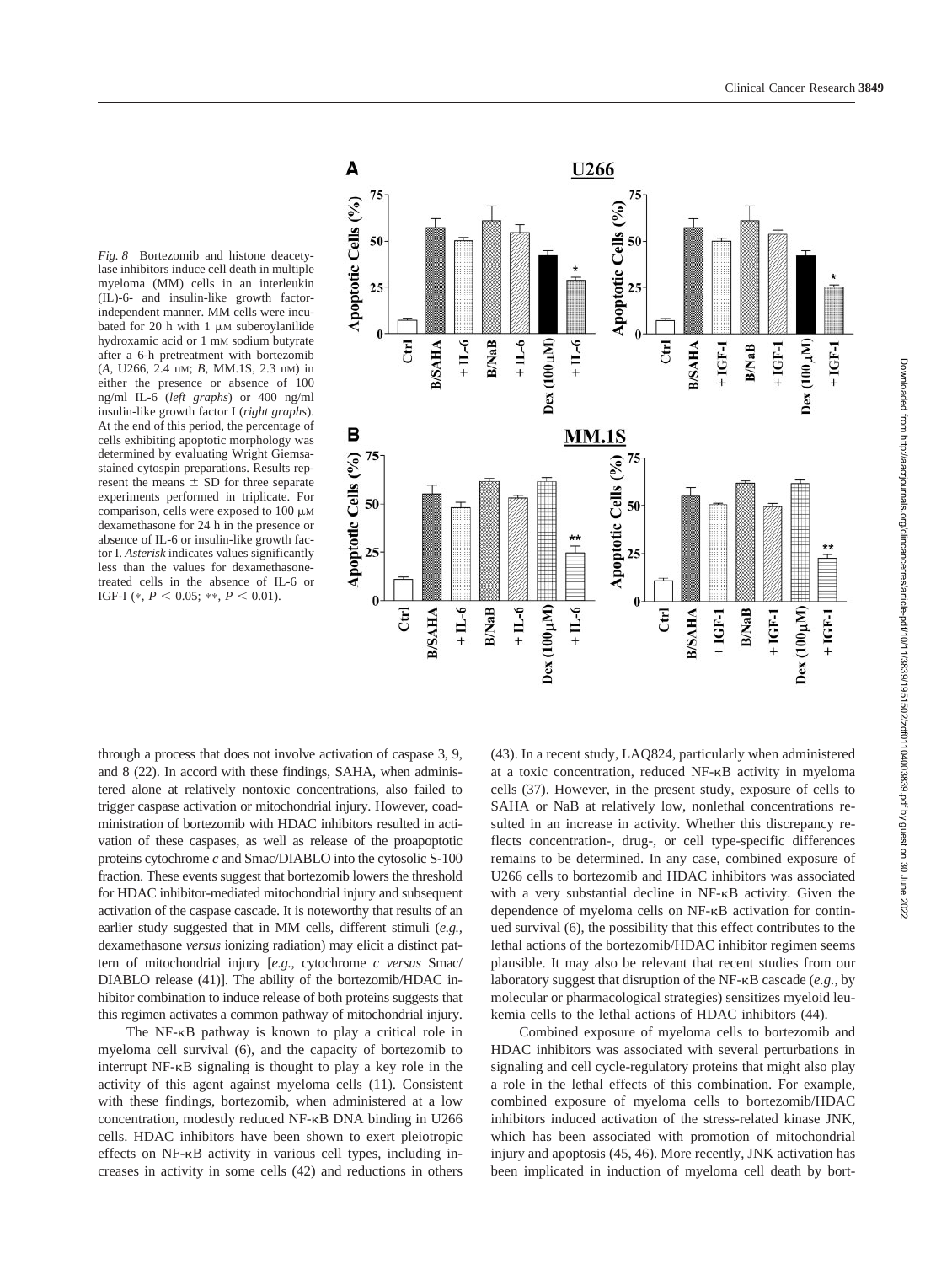

*Fig.* 9 Bortezomib/histone deacetylase inhibitor regimen selectively exerts lethality toward CD138<sup>+</sup> cells obtained from multiple myeloma patients. CD138<sup>+</sup> and CD138<sup>-</sup> cells were isolated from the bone marrow of two multiple myeloma patients as described in "Materials and Methods" and sequentially treated with 3 nM bortezomib (6 h) followed by 1.5  $\mu$ M suberoylanilide hydroxamic acid or 1 mM sodium butyrate (24 h), respectively. At the end of this period, the percentage of cells exhibiting apoptotic morphology was determined by evaluating Wright Giemsa-stained cytospin preparations. Results represent the means  $\pm$  SD for the experiments in triplicate.

ezomib (14). Consistent with previous reports (24), SAHA and NaB induced  $p21^{\text{CIP1}}$  in myeloma cells, although total levels of this protein did not change substantially with the addition of bortezomib. However, a  $p21^{\text{CIP1}}$  cleavage product, which has been shown to exert proapoptotic actions (47), was noted in cells exposed to both agents. Similarly, a Bcl-2 cleavage product, which has also been linked to cell death (32), was also observed in cells treated with bortezomib and HDAC inhibitors. Although these presumably represent secondary, caspase-dependent events, it is conceivable that they may contribute to the apoptotic process by promoting activation of the caspase cascade.

Combined treatment with bortezomib and HDAC inhibitors also led to down-regulation of Mcl-1, XIAP, and cyclin D1. Of these, Mcl-1 is thought to play a particularly important role in myeloma cell survival (48). However, the ability of the caspase inhibitor BOC-D-fmk to block down-regulation of these proteins indicates that diminished expression represents a secondary rather than a primary event in induction of cell death. Nevertheless, reductions in levels of these proteins may serve to amplify the apoptotic process by enhancing mitochondrial injury, promoting caspase activation, and/or by triggering cell cycle perturbations that lower the cell death threshold.

The present results provide further support for the notion that disruption of cellular redox state may represent an important mechanism underlying myeloma cell death after exposure to novel agents, alone and in combination. For example, the susceptibility of myeloma cells to arsenic trioxide has been attributed to free radicalmediated injury (49). In addition, there is accumulating evidence that proteasome inhibitors may act through a similar mechanism. For example, the lethal effects of relatively high concentrations of bortezomib (*e.g.,* 100 nM) in lung cancer cells have recently been shown to proceed through a ROS-dependent mechanism (33), as has induction of apoptosis in  $\text{Ber}/\text{Abl}^+$  myeloid leukemia cells by the combination of bortezomib and HDAC inhibitors (24). Notably, the lethality of HDAC inhibitors in various neoplastic cells, including those of hematopoietic origin, has also been related to free radical-mediated injury (17, 19). The ability of the antioxidant L-NAC to attenuate both bortezomib/HDAC inhibitor-mediated ROS generation and lethality supports a role for free radical generation in the activity of this regimen. Interestingly, L-NAC also attenuated bortezomib/HDAC inhibitor-mediated down-regulation of Mcl-1, XIAP, and cyclin D1, presumably by preventing mitochondrial injury and activation of the caspase cascade. L-NAC also blocked phosphorylation/activation of JNK, a phenomenon known to play an important role in mediating the cellular response to oxidative injury  $(50)$ . Finally, activation of NF- $\kappa$ B represents a major component the cellular defense mechanism to oxidative stress (51). Thus, the bortezomib/HDAC inhibitor regimen may trigger cell death through multiple interacting mechanisms, including increasing ROS generation and disabling of the cytoprotective NF-<sub>KB</sub> pathway.

It is important to note that the bortezomib/HDAC inhibitor regimen displayed substantial toxicity toward primary, patientderived  $CD138<sup>+</sup>$  cells and that it was relatively sparing toward their CD138- counterparts. The basis for the selective toxicity of bortezomib and other proteasome inhibitors toward neoplastic cells (36) is not known with certainty, but in the case of MM, may stem from the dependence of myeloma cells on an intact  $NF-\kappa B$  pathway for survival (6). Whatever the mechanism, it is conceivable that the factor or factors that contribute to the favorable therapeutic index of bortezomib in MM (11) may be extended to the bortezomib/HDAC inhibitor regimen. Given the documented activity of bortezomib in MM (9, 15), promising preclinical evidence suggesting a role for HDAC inhibitors in this disease (22, 37), and evidence of synergistic interactions between these agents in cultured myeloma cells and primary specimens, further exploration of this strategy in MM appears warranted. Accordingly, such efforts are currently in progress.

#### **REFERENCES**

1. Diagnosis and management of multiple myeloma: UK myeloma forum. British Committee for Standards in Haematology. Br J Haematol 2001;115:522–40.

2. Lauta VM. A review of the cytokine network in multiple myeloma: diagnostic, prognostic, and therapeutic implications. Cancer (Phila) 2003;97:2440–52.

3. Ferlin M, Noraz N, Hertogh C, et al. Insulin-like growth factor induces the survival and proliferation of myeloma cells through an interleukin-6-independent transduction pathway. Br J Haematol 2000; 111:626–34.

4. Croonquist PA, Linden MA, Zhao F, Van Ness BG. Gene profiling of a myeloma cell line reveals similarities and unique signatures among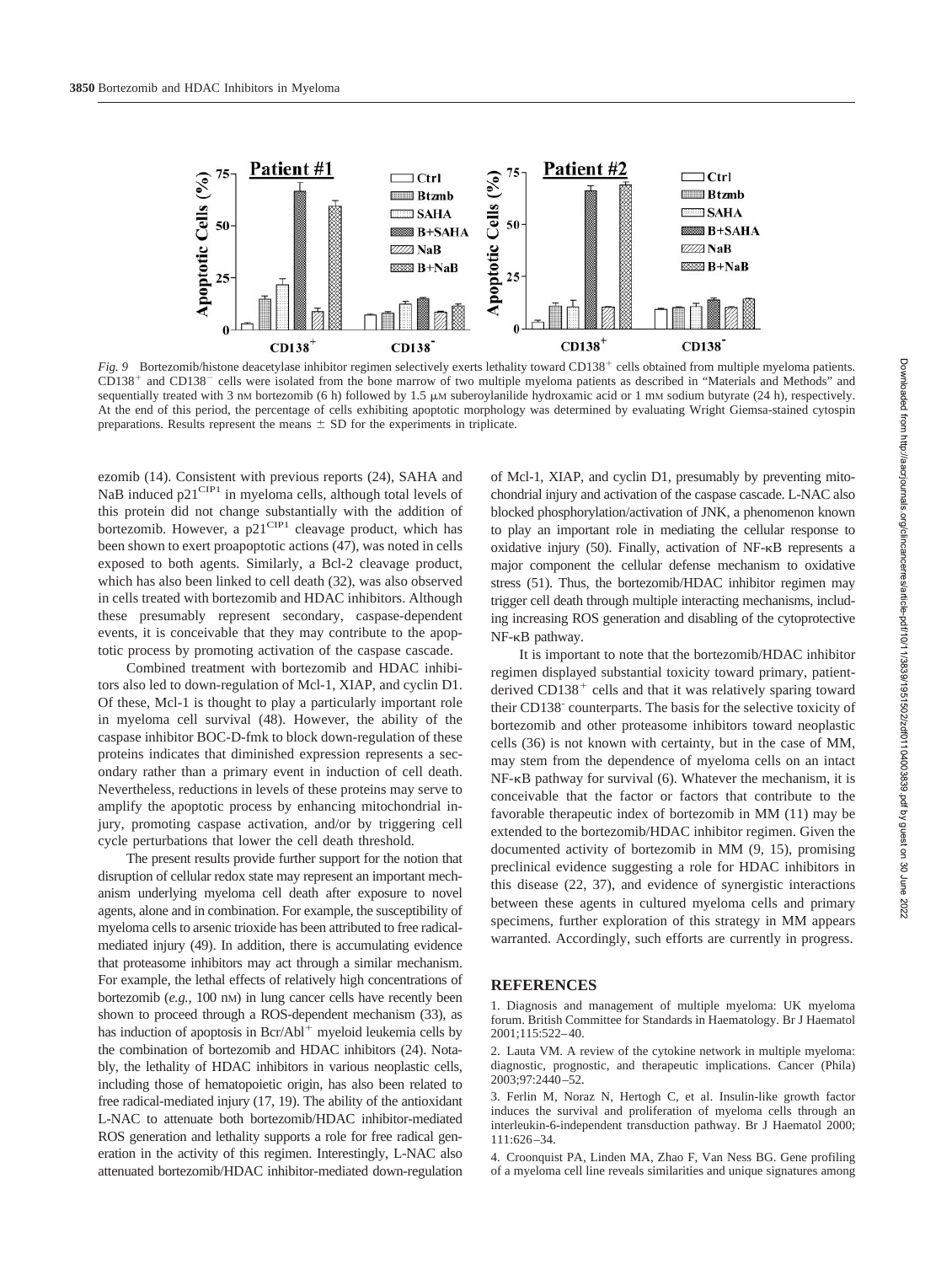IL-6 response, N-ras-activating mutations, and coculture with bone marrow stromal cells. Blood 2003;102:2581–92.

5. Hsu J, Shi Y, Krajewski S, et al. The AKT kinase is activated in multiple myeloma tumor cells. Blood 2001;98:2853–5.

6. Berenson JR, Ma HM, Vescio R. The role of nuclear factor-kappaB in the biology and treatment of multiple myeloma. Semin Oncol 2001; 28:626–33.

7. Mileshkin L, Biagi JJ, Mitchell P, et al. Multicenter Phase 2 trial of thalidomide in relapsed/refractory multiple myeloma: adverse prognostic impact of advanced age. Blood 2003;102:69–77.

8. Munshi NC, Tricot G, Desikan R, et al. Clinical activity of arsenic trioxide for the treatment of multiple myeloma. Leukemia (Baltimore) 2002;16:1835–72.

9. Richardson PG, Barlogie B, Berenson J, et al. Phase 2 study of bortezomib in relapsed, refractory myeloma. N Engl J Med 2003;348:2609–17.

10. Adams J. The proteasome: structure, function, and role in the cell. Cancer Treat Rev 2003;29(Suppl 1):3–9.

11. Mitsiades N, Mitsiades CS, Poulaki V, et al. Biologic sequelae of nuclear factor-kappaB blockade in multiple myeloma: therapeutic applications. Blood 2002;99:4079–86.

12. Ling YH, Liebes L, Jiang JD, et al. Mechanisms of proteasome inhibitor PS-341-induced  $G_2$ -M-phase arrest and apoptosis in human non-small cell lung cancer cell lines. Clin Cancer Res 2003;9:1145–54.

13. Orlowski RZ, Stinchcombe TE, Mitchell BS, et al. Phase I trial of the proteasome inhibitor PS-341 in patients with refractory hematologic malignancies J Clin Oncol 2002;20:4420–7.

14. Hideshima T, Mitsiades C, Akiyama M, et al. Molecular mechanisms mediating antimyeloma activity of proteasome inhibitor PS-341. Blood 2003;101:1530–4.

15. Richardson P. Clinical update: proteasome inhibitors in hematologic malignancies. Cancer Treat Rev 2003;29(Suppl 1):33–9.

16. Nakatani Y. Histone acetylases: versatile players. Genes Cells 2001;6:79–86.

17. Johnstone RW. Histone-deacetylase inhibitors: novel drugs for the treatment of cancer. Nat Rev Drug Discov 2002;1:287–99.

18. Ruefli AA, Ausserlechner MJ, Bernhard D, et al. The histone deacetylase inhibitor and chemotherapeutic agent suberoylanilide hydroxamic acid (SAHA) induces a cell-death pathway characterized by cleavage of Bid and production of reactive oxygen species. Proc Natl Acad Sci USA 2001;98:10833–8.

19. Rosato RR, Almenara JA, Grant S. The histone deacetylase inhibitor MS-275 promotes differentiation or apoptosis in human leukemia cells through a process regulated by generation of reactive oxygen species and induction of p21CIP1/WAF1 1. Cancer Res 2003;63:3637–45.

20. Rosato RR, Grant S. Histone deacetylase inhibitors in cancer therapy. Cancer Biol Ther 2003;2:30–7.

21. Marks P, Rifkind RA, Richon VM, et al. Histone deacetylases and cancer: causes and therapies. Nat Rev Cancer 2001;1:194–202.

22. Mitsiades N, Mitsiades CS, Richardson PG, et al. Molecular sequelae of histone deacetylase inhibition in human malignant B cells. Blood 2003;101:4055–62.

23. Giuliano M, Lauricella M, Calvaruso G, et al. The apoptotic effects and synergistic interaction of sodium butyrate and MG132 in human retinoblastoma Y79 cells. Cancer Res 1999;59:5586–95.

24. Yu C, Rahmani M, Conrad D, et al. The proteasome inhibitor bortezomib interacts synergistically with histone deacetylase inhibitors to induce apoptosis in Bcr/Abl+ cells sensitive and resistant to STI571. Blood 2003;102:3765–74.

25. Moalli PA, Pillay S, Weiner D, Leikin R, Rosen ST. A mechanism of resistance to glucocorticoids in multiple myeloma: transient expression of a truncated glucocorticoid receptor mRNA. Blood 1992;79:213–22.

26. Dalton WS, Durie BG, Alberts DS, Gerlach JH, Cress AE. Characterization of a new drug-resistant human myeloma cell line that expresses P-glycoprotein. Cancer Res 1986;46:5125–30.

27. Dai Y, Landowski TH, Rosen ST, Dent P, Grant S. Combined treatment with the checkpoint abrogator UCN-01 and MEK1/2 inhibitors potently induces apoptosis in drug-sensitive and -resistant myeloma cells through an IL-6-independent mechanism. Blood 2002;100:3333–43.

28. Dai Y, Yu C, Singh V, et al. Pharmacological inhibitors of the mitogen-activated protein kinase (MAPK) kinase/MAPK cascade interact synergistically with UCN-01 to induce mitochondrial dysfunction and apoptosis in human leukemia cells. Cancer Res 2001;61:5106–15.

29. Leach JK, Tuyle GV, Lin PS, Schmidt-Ullrich R, Mikkelsen RB. Ionizing radiation-induced, mitochondria-dependent generation of reactive oxygen/nitrogen. Cancer Res 2001;61:3894–901.

30. Dai Y, Rahmani M, Grant S. Proteasome inhibitors potentiate leukemic cell apoptosis induced by the cyclin-dependent kinase inhibitor flavopiridol through a SAPK/JNK- and NF-kappaB-dependent process. Oncogene 2003;22:7108–22.

31. Chou TC, Talalay P. Quantitative analysis of dose-effect relationships: the combined effects of multiple drugs or enzyme inhibitors. Adv Enzyme Regul 1984;22:27–55.

32. Liang Y, Nylander KD, Yan C, Schor NF. Role of caspase 3-dependent Bcl-2 cleavage in potentiation of apoptosis by Bcl-2. Mol Pharmacol 2002;61:142–9.

33. Ling YH, Liebes L, Zou Y, Perez-Soler R. Reactive oxygen species generation and mitochondrial dysfunction in the apoptotic response to bortezomib, a novel proteasome inhibitor, in human H460 non-small cell lung cancer cells. J Biol Chem 2003;278:33714–23.

34. Tassone P, Galea E, Forciniti S, Tagliaferri P, Venuta S. The IL-6 receptor super-antagonist Sant7 enhances antiproliferative and apoptotic effects induced by dexamethasone and zoledronic acid on multiple myeloma cells. Int J Oncol 2002;21:867–73.

35. Ogawa M, Nishiura T, Oritani K, et al. Cytokines prevent dexamethasone-induced apoptosis via the activation of mitogen-activated protein kinase and phosphatidylinositol 3-kinase pathways in a new multiple myeloma cell line. Cancer Res 2000;60:4262–9.

36. Ma MH, Yang HH, Parker K, et al. The proteasome inhibitor PS-341 markedly enhances sensitivity of multiple myeloma tumor cells to chemotherapeutic agents. Clin Cancer Res 2003;9:1136–44.

37. Catley L, Weisberg E, Tai YT, et al. NVP-LAQ824 is a potent novel histone deacetylase inhibitor with significant activity against multiple myeloma Blood 2003;102:2615–22.

38. Nimmanapalli R, Fuino L, Bali P, et al. Histone deacetylase inhibitor LAQ824 both lowers expression and promotes proteasomal degradation of Bcr-Abl and induces apoptosis of imatinib mesylate-sensitive or -refractory chronic myelogenous leukemia-blast crisis cells. Cancer Res 2003;63:5126–35.

39. Almenara J, Rosato R, Grant S. Synergistic induction of mitochondrial damage and apoptosis in human leukemia cells by flavopiridol and the histone deacetylase inhibitor suberoylanilide hydroxamic acid (SAHA). Leukemia (Baltimore) 2002;16:1331–43.

40. Vrana JA, Decker RH, Johnson CR, et al. Induction of apoptosis in U937 human leukemia cells by suberoylanilide hydroxamic acid (SAHA) proceeds through pathways that are regulated by Bcl-2/Bcl-XL, c-Jun, and p21CIP1, but independent of p53. Oncogene 1999;18:7016–25.

41. Chauhan D, Hideshima T, Rosen S, et al. Apaf-1/cytochrome cindependent and Smac-dependent induction of apoptosis in multiple myeloma (MM) cells. J Biol Chem 2001;276:24453–6.

42. Suzuki M, Shinohara F, Sato K, et al. Interleukin-1beta converting enzyme subfamily inhibitors prevent induction of CD86 molecules by butyrate through a CREB-dependent mechanism in HL60 cells. Immunology 2003;108:375–83.

43. Yin L, Laevsky G, Giardina C. Butyrate suppression of colonocyte NF-kappa B activation and cellular proteasome activity. J Biol Chem 2001;276:44641–6.

44. Dai Y, Rahmani M, Grant S. An intact NF-kappaB pathway is required for histone deacetylase inhibitor-induced  $G_1$  arrest and maturation in U937 human myeloid leukemia cells. Cell Cycle 2003;2:467–72.